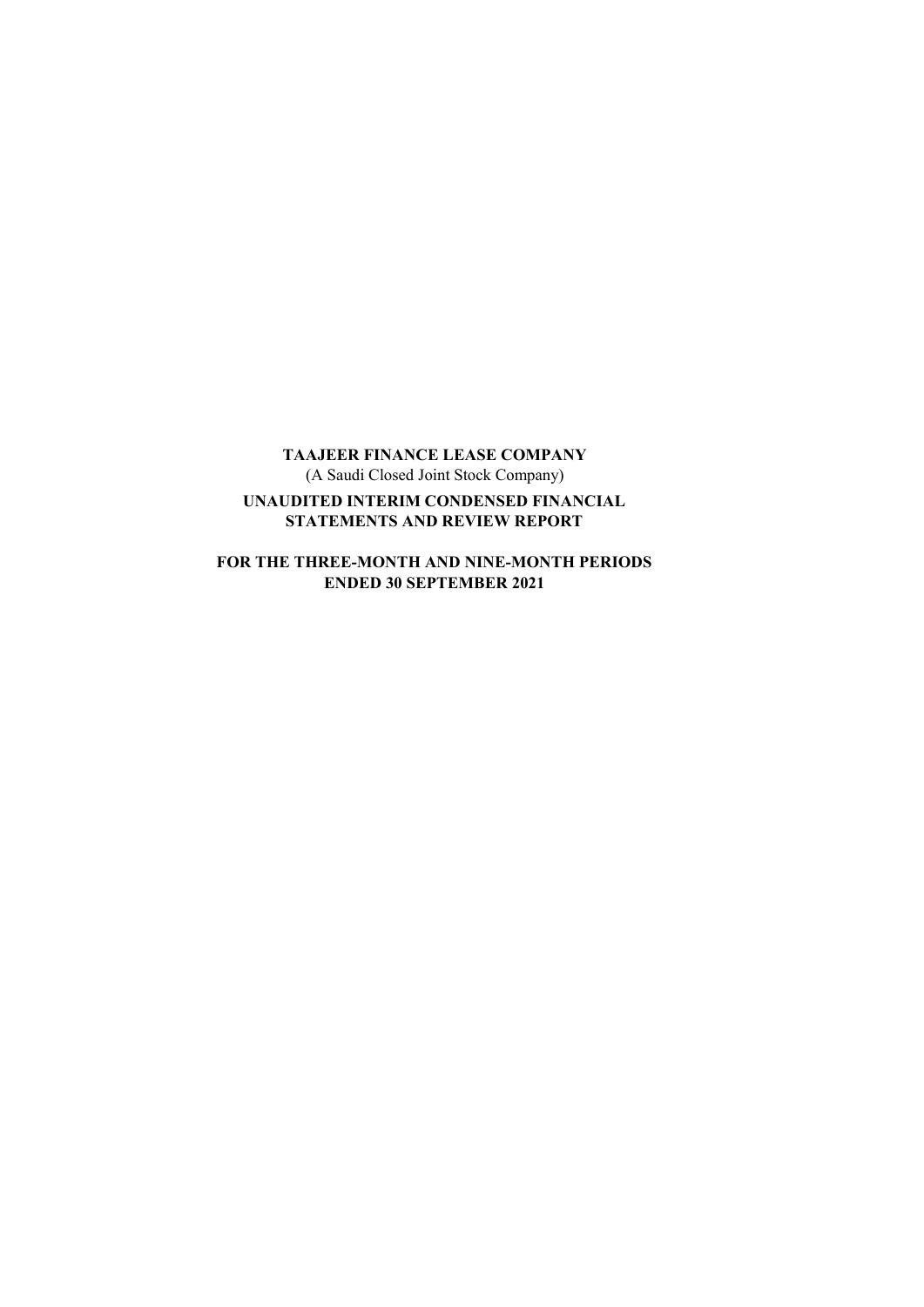# **TAAJEER FINANCE LEASE COMPANY** (A Saudi Closed Joint Stock Company) **INTERIM CONDENSED FINANCIAL STATEMENTS (UNAUDITED) FOR THE THREE-MONTH AND NINE-MONTH PERIODS ENDED 30 SEPTEMBER 2021**

| <b>Contents</b>                                                            | Page     |
|----------------------------------------------------------------------------|----------|
| Independent auditor's review report                                        |          |
| Interim condensed statement of financial position – unaudited              |          |
| Interim condensed statement of comprehensive income - unaudited            | 3        |
| Interim condensed statement of changes in shareholders' equity – unaudited | 4        |
| Interim condensed statement of cash flows – unaudited                      | 5        |
| Notes to the interim condensed financial statements – unaudited            | $6 - 13$ |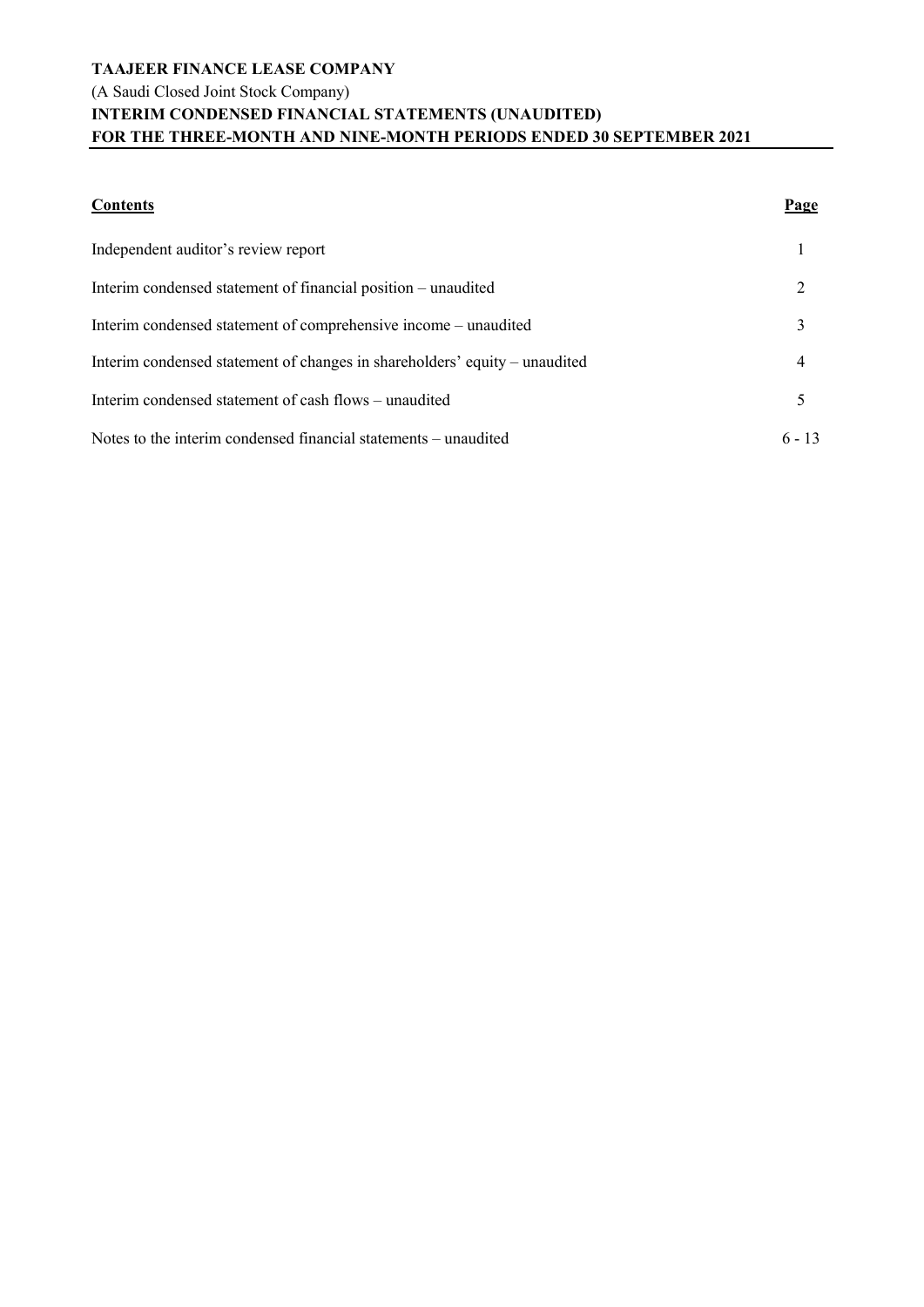

BAKER TILLY MKM & CO. CERTIFIED PUBLIC ACCOUNTANTS P.O.Box 300467, Riyadh 11372

Kingdom of Saudi Arabia T: +966 11 835 1600 F: +966 11 835 1601

# **INDEPENDENT AUDITOR'S REVIEW REPORT**

To the shareholders Taajeer Finance Lease Company (a Saudi Closed Joint Stock Company)

#### Introduction

We have reviewed the accompanying interim condensed statement of financial position of Taaieer Finance Lease Company (a Saudi Closed Joint Stock Company) (the "Company") as at 30 September 2021, the related interim condensed statement of comprehensive income for the three-month and nine-month periods then ended, the interim condensed statements of changes in shareholders' equity and cash flows for the nine-month periods then ended and other explanatory notes. Management is responsible for the preparation and fair presentation of these interim condensed financial statements in accordance with IAS 34 "Interim Financial Reporting" as endorsed in the Kingdom of Saudi Arabia. Our responsibility is to express a conclusion on these interim condensed financial statements based on our review.

# Scope of review

We conducted our review in accordance with the International Standard on Review Engagements 2410 'Review of Interim Financial Information Performed by the Independent Auditor of the Entity' as endorsed in the Kingdom of Saudi Arabia. A review of interim condensed financial statements consists of making inquiries, primarily of the persons responsible for financial and accounting matters, and applying analytical and other review procedures. A review is substantially less in scope than an audit conducted in accordance with International Standards on Auditing (ISAs) as endorsed in the Kingdom of Saudi Arabia and consequently does not enable us to obtain assurance that we would become aware of all significant matters that might be identified in an audit. Accordingly, we do not express an audit opinion.

#### Conclusion

Based on our review, nothing has come to our attention that causes us to believe that the accompanying interim condensed financial statements are not prepared, in all material respects, in accordance with IAS 34 as endorsed in the Kingdom of Saudi Arabia.

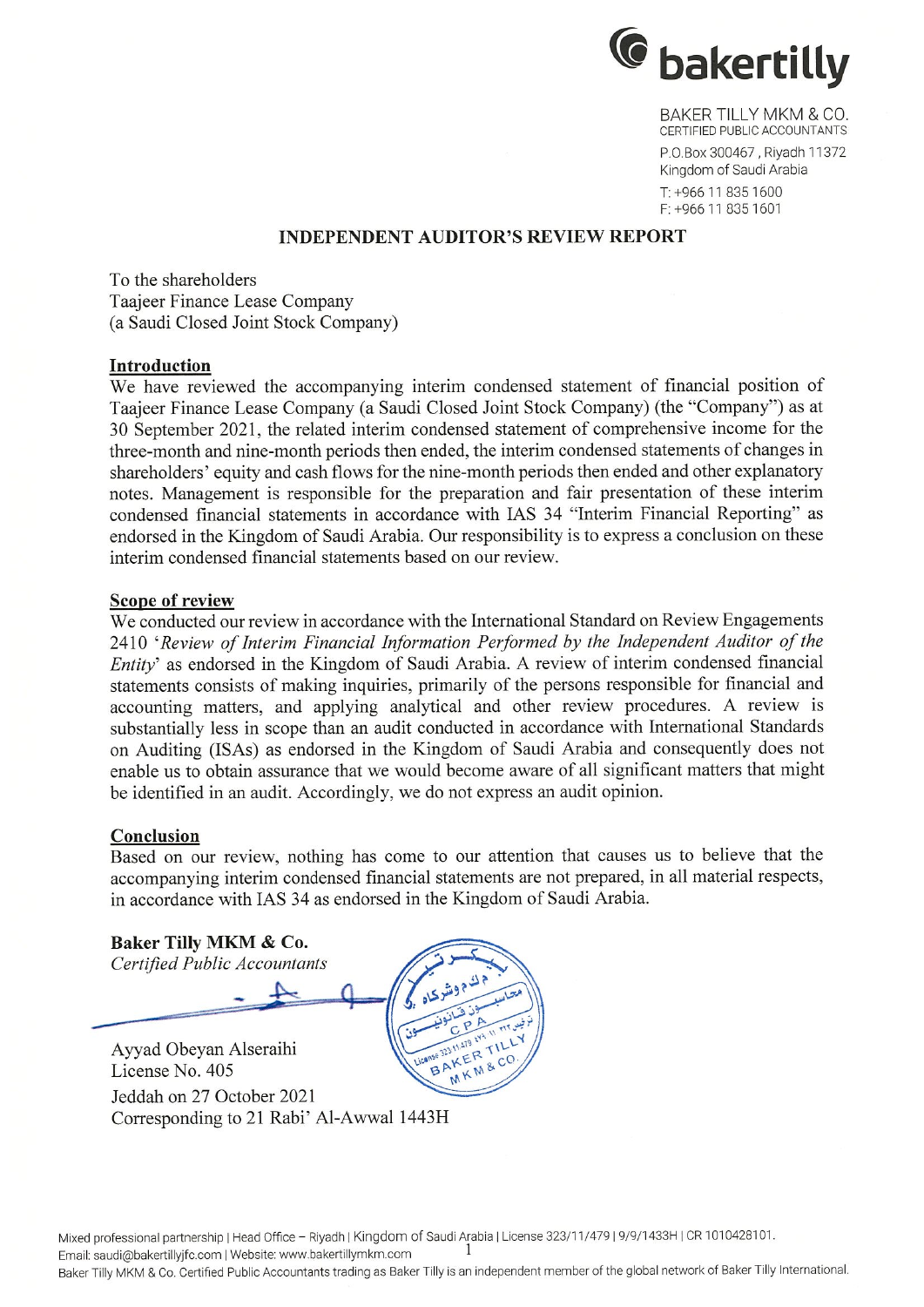### (A Saudi Closed Joint Stock Company)

# **INTERIM CONDENSED STATEMENT OF FINANCIAL POSITION (UNAUDITED) AS AT 30 SEPTEMBER 2021**

|                                                                   |                | As At        |             |
|-------------------------------------------------------------------|----------------|--------------|-------------|
|                                                                   |                | 30 September | 31 December |
|                                                                   |                | 2021         | 2020        |
|                                                                   | <b>Note</b>    | (Unaudited)  | (Audited)   |
|                                                                   |                | SR           | SR          |
| <b>ASSETS</b>                                                     |                |              |             |
| Cash and bank                                                     |                | 93,645,926   | 124,411,290 |
| Prepayments and other receivables                                 |                | 27,578,522   | 24,040,125  |
| Net investment in finance lease                                   | 5              | 720,364,756  | 551,879,930 |
| Net deferred consideration receivable                             | 5              | 42,982,758   | 30,369,692  |
| Long term deposit                                                 |                | 19,539,999   |             |
| Vehicles available for lease                                      |                | 5,175,775    | 3,391,971   |
| Investment designated at FVTOCI                                   |                | 892,850      | 892,850     |
| Property and equipment                                            |                | 4,678,200    | 4,166,437   |
| Intangibles                                                       |                | 2,533,672    | 3,074,990   |
| <b>TOTAL ASSETS</b>                                               |                | 917,392,458  | 742,227,285 |
| <b>LIABILITIES AND SHAREHOLDERS' EQUITY</b><br><b>LIABILITIES</b> |                |              |             |
| Trade payables                                                    | 6              | 164,101,406  | 134,462,869 |
| Due to related parties                                            | 10             | 6,077,705    | 19,916,736  |
| Zakat payable                                                     | $\overline{7}$ | 4,506,334    | 4,652,343   |
| Net servicing liability                                           | 5              | 19,643,779   | 18,679,016  |
| Loans                                                             | 8              | 458,075,481  | 323,819,359 |
| Profit rate swap contract obligation                              | 8              | 820,065      |             |
| Employee termination benefits                                     |                | 2,686,426    | 2,482,879   |
| <b>TOTAL LIABILITIES</b>                                          |                | 655,911,196  | 504,013,202 |
| <b>SHAREHOLDERS' EQUITY</b>                                       |                |              |             |
| Share capital                                                     |                | 200,000,000  | 200,000,000 |
| Statutory reserve                                                 |                | 6,248,729    | 6,248,729   |
| Profit rate swap hedge reserve                                    | 8              | (820, 065)   |             |
| Retained earnings                                                 |                | 56,052,598   | 31,965,354  |
| <b>TOTAL SHAREHOLDERS' EQUITY</b>                                 |                | 261,481,262  | 238,214,083 |
| TOTAL SHAREHOLDERS' EQUITY AND LIABILITIES                        |                | 917,392,458  | 742,227,285 |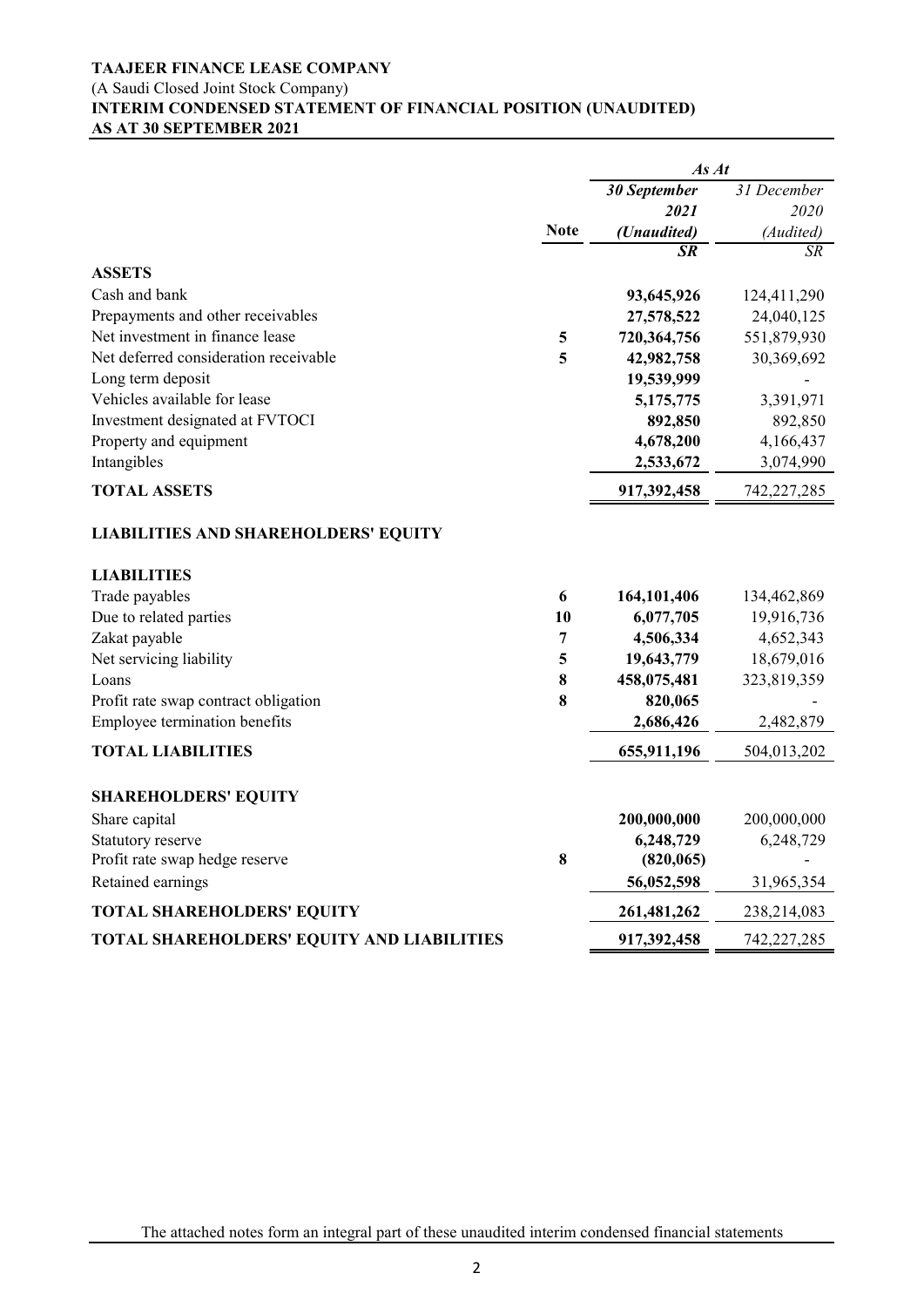#### **TAAJEER FINANCE LEASE COMPANY** (A Saudi Closed Joint Stock Company) **INTERIM CONDENSED STATEMENT OF COMPREHENSIVE INCOME (UNAUDITED) FOR THE THREE-MONTH AND NINE-MONTH PERIODS ENDED 30 SEPTEMBER 2021**

|                                                                                                                   |             | For the three-month period<br>ended |                      | For the nine-month period<br>ended |                      |
|-------------------------------------------------------------------------------------------------------------------|-------------|-------------------------------------|----------------------|------------------------------------|----------------------|
|                                                                                                                   | <b>Note</b> | 30 September<br>2021                | 30 September<br>2020 | 30 September<br>2021               | 30 September<br>2020 |
|                                                                                                                   |             | <b>SR</b>                           | <b>SR</b>            | <b>SR</b>                          | SR                   |
| Finance income                                                                                                    |             | 16,649,046                          | 12,763,780           | 45,240,437                         | 35,452,973           |
| Finance costs                                                                                                     |             | (5,769,838)                         | (2,322,880)          | (18, 340, 137)                     | (7,783,221)          |
| Net finance income                                                                                                |             | 10,879,208                          | 10,440,900           | 26,900,300                         | 27,669,752           |
| Net gain on securitization of receivables                                                                         | 5           | 10,234,129                          | 17,257,574           | 33,743,687                         | 22,381,047           |
| Net change in deferred consideration receivable                                                                   | 5           | (319,685)                           | (1,661,861)          | 746,267                            | (1,973,666)          |
| Net change in net servicing liability                                                                             | 5           | 4,138,552                           | 2,780,389            | 11,213,657                         | 7,088,033            |
| Government grant income                                                                                           |             | 297,844                             | 439,219              | 629,087                            | 1,462,754            |
| Other operating income                                                                                            | 9           | 8,790,452                           | 1,234,779            | 21,170,915                         | 14,434,802           |
| Selling and marketing expenses                                                                                    |             | (4, 493, 890)                       | (2,747,876)          | (14, 183, 605)                     | (11, 385, 903)       |
| General and administrative expenses                                                                               |             | (7, 109, 303)                       | (7,641,419)          | (23,823,200)                       | (19, 125, 995)       |
| Impairment of net investment in finance lease                                                                     | 5           | (4,466,099)                         | 4,430,346            | (17,549,869)                       | (19, 493, 395)       |
| Other operating expenses                                                                                          |             | (3, 430, 778)                       | (2,611,627)          | (10, 141, 622)                     | (6, 235, 144)        |
| Net operating profit                                                                                              |             | 14,520,430                          | 21,920,424           | 28,705,617                         | 14,822,285           |
| Zakat                                                                                                             | 7           | (1,698,081)                         | (1,908,386)          | (4,618,373)                        | (3,608,679)          |
| Profit for the period                                                                                             |             | 12,822,349                          | 20,012,038           | 24,087,244                         | 11,213,606           |
| <b>Other Comprehensive Income (OCI)</b><br>OCI that may be reclassified to profit or loss in<br>subsequent years: |             |                                     |                      |                                    |                      |
| Change in fair value of profit rate swap                                                                          | 8           | 83,493                              |                      | (820, 065)                         |                      |
| Other comprehensive gain (loss) for the period                                                                    |             | 83,493                              |                      | (820, 065)                         |                      |
| Total comprehensive income for the period                                                                         |             | 12,905,842                          | 20,012,038           | 23,267,179                         | 11,213,606           |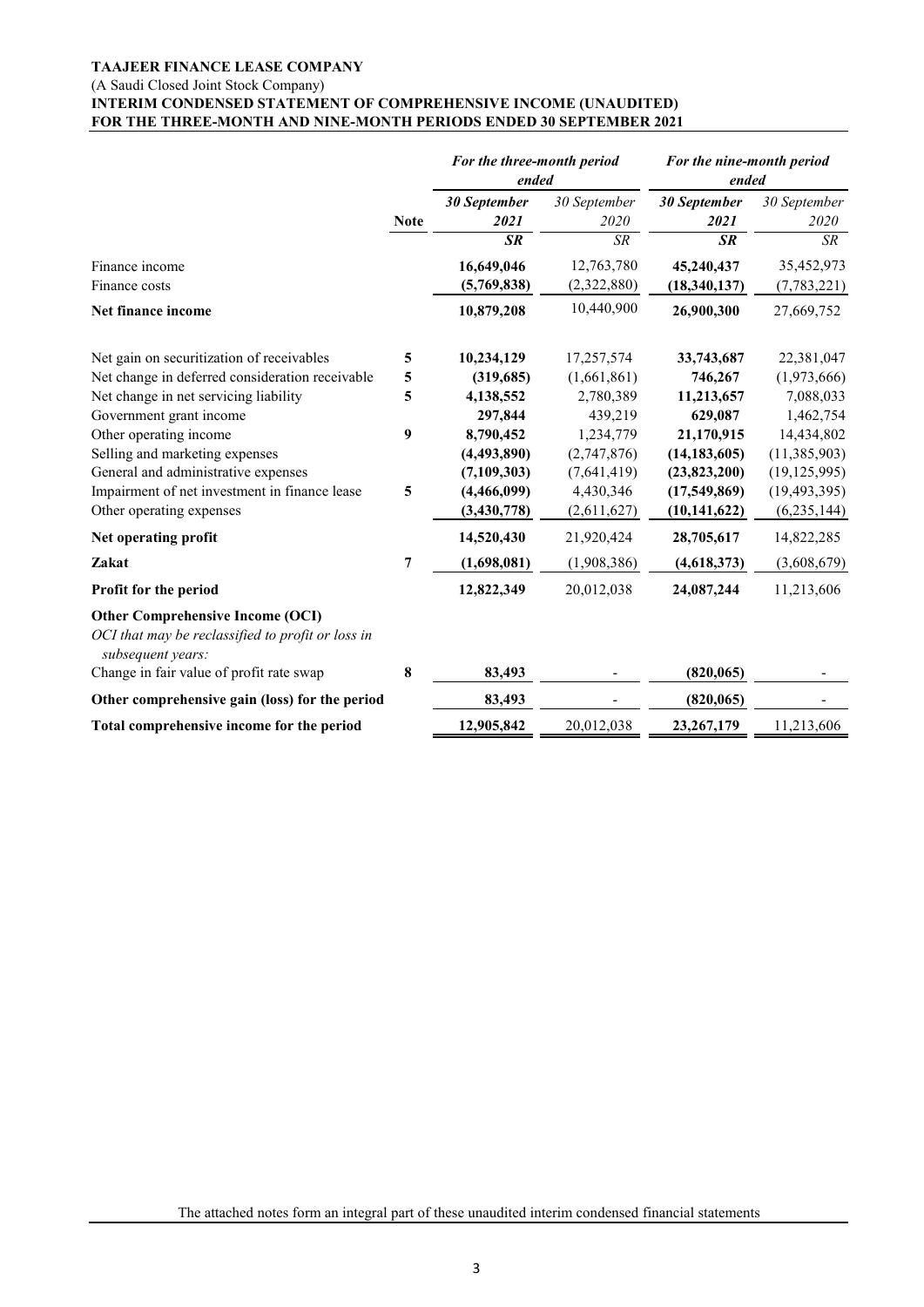# **TAAJEER FINANCE LEASE COMPANY** (A Saudi Closed Joint Stock Company) **INTERIM CONDENSED STATEMENT OF CHANGES IN SHAREHOLDERS' EQUITY (UNAUDITED) FOR THE NINE-MONTH PERIOD ENDED 30 SEPTEMBER 2021**

|                                                    | <b>Share capital</b> | <b>Statutory</b><br>reserve | Cash flow<br>hedge reserve | <b>Retained</b><br>earnings | <b>Total</b> |
|----------------------------------------------------|----------------------|-----------------------------|----------------------------|-----------------------------|--------------|
|                                                    | <b>SR</b>            | <b>SR</b>                   | <b>SR</b>                  | <b>SR</b>                   | <b>SR</b>    |
| For the nine-month period ended 30 September 2021: |                      |                             |                            |                             |              |
| <b>Balance as at 31 December 2020</b>              | 200,000,000          | 6,248,729                   |                            | 31,965,354                  | 238,214,083  |
| Profit for the period                              |                      |                             |                            | 24,087,244                  | 24,087,244   |
| Other comprehensive loss                           |                      |                             | (820, 065)                 |                             | (820, 065)   |
| Total comprehensive income                         |                      |                             | (820, 065)                 | 24,087,244                  | 23, 267, 179 |
| As at 30 September 2021                            | 200,000,000          | 6,248,729                   | (820, 065)                 | 56,052,598                  | 261,481,262  |
|                                                    |                      |                             |                            |                             |              |
| For the nine-month period ended 30 September 2020: |                      |                             |                            |                             |              |
| Balance as at 31 December 2019                     | 200,000,000          | 3,883,191                   |                            | 10,895,063                  | 214,778,254  |
| Profit for the period                              |                      |                             |                            | 11,213,606                  | 11,213,606   |
| Other comprehensive income                         |                      |                             |                            |                             |              |
| Total comprehensive loss                           |                      |                             |                            | 11,213,606                  | 11,213,606   |
| As at 30 September 2020                            | 200,000,000          | 3,883,191                   |                            | 22,108,669                  | 225,991,860  |

The attached notes form an integral part of these unaudited interim condensed financial statements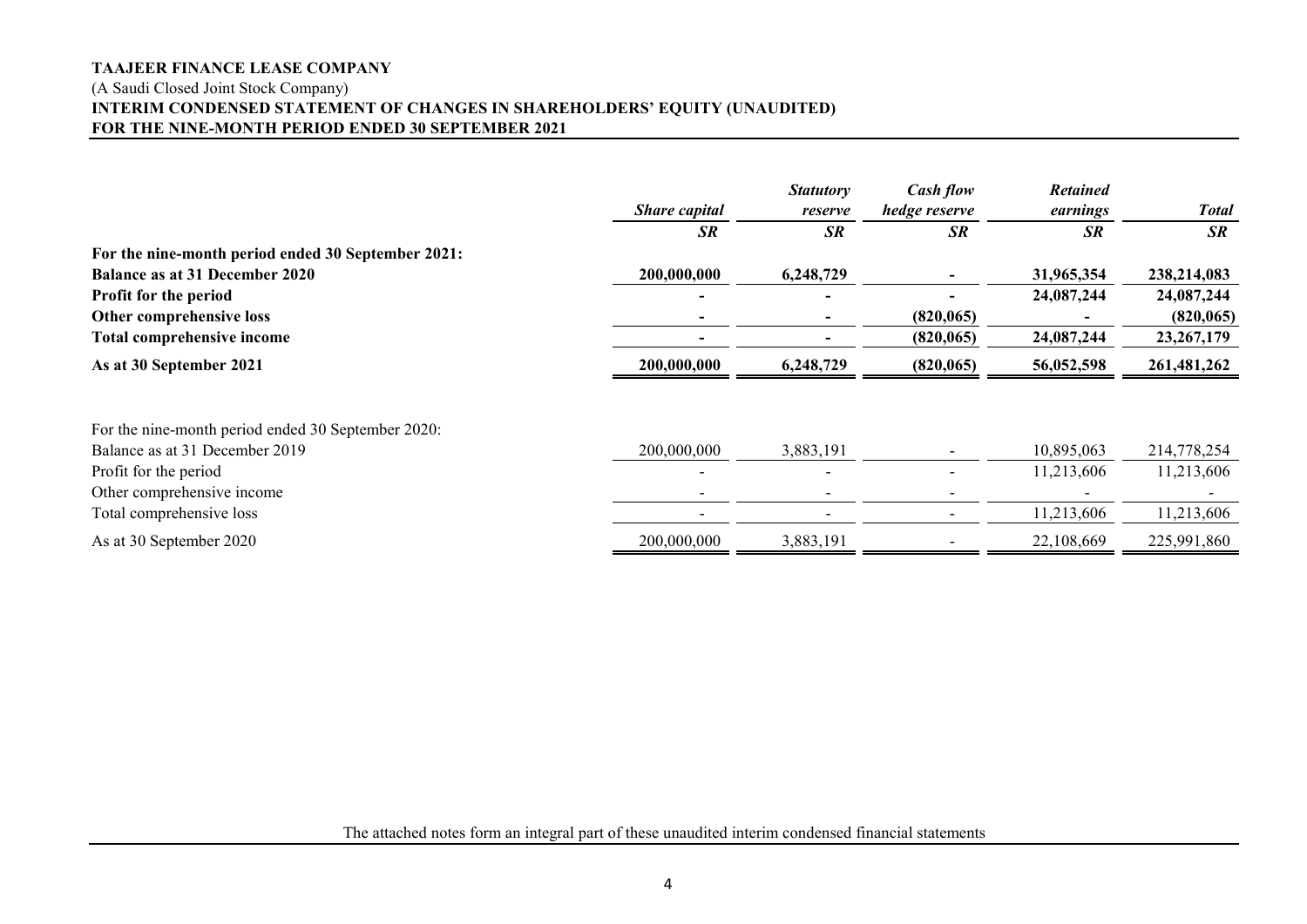#### (A Saudi Closed Joint Stock Company)

# **INTERIM CONDENSED STATEMENT OF CASH FLOWS (UNAUDITED) FOR THE NINE-MONTH PERIOD ENDED 30 SEPTEMBER 2021**

|                                                         | For the nine-month period ended |                 |                 |  |
|---------------------------------------------------------|---------------------------------|-----------------|-----------------|--|
|                                                         | <b>Note</b>                     | 30 September    | 30 September    |  |
|                                                         |                                 | 2021            | 2020            |  |
|                                                         |                                 | <b>SR</b>       | <b>SR</b>       |  |
| <b>OPERATING ACTIVITIES</b>                             |                                 |                 |                 |  |
| Profit for the period                                   |                                 | 24,087,244      | 11,213,606      |  |
| Adjustments for non-cash items:                         |                                 |                 |                 |  |
| Zakat expense                                           | 7                               | 4,618,373       | 3,608,679       |  |
| Impairment of net investment in finance lease           | 5                               | 17,549,869      | 19,493,395      |  |
| Finance costs                                           |                                 | 18,340,137      | 7,783,221       |  |
| Depreciation and amortization                           |                                 | 1,971,055       | 1,547,359       |  |
| Employee termination benefits incurred                  |                                 | 516,118         | 509,080         |  |
| Government grant income                                 |                                 | (629, 087)      | (1,462,754)     |  |
| Gain on restructuring of loan                           |                                 |                 | (775, 278)      |  |
| Net gain on securitization of receivables               | 5                               | (33,743,687)    | (22, 381, 047)  |  |
| Net change in deferred consideration receivables        | 5                               | (746, 267)      | 1,973,666       |  |
| Net change in net servicing liability                   | 5                               | (11, 213, 657)  | (7,088,033)     |  |
|                                                         |                                 | 20,750,098      | 14,421,894      |  |
| Changes in working capital:                             |                                 |                 |                 |  |
| Prepayments and other receivables                       |                                 | (3,538,397)     | (12,822,008)    |  |
| Net investment in finance lease                         |                                 | (151, 979, 387) | (78,897,982)    |  |
| Vehicles available for lease                            |                                 | (1,783,804)     | (2,206,247)     |  |
| Trade payables                                          |                                 | 27,870,285      | (24,515,672)    |  |
| Due to related parties                                  |                                 | (13,839,031)    | (9,296,756)     |  |
| Cash used in operations                                 |                                 | (122, 520, 236) | (113,316,771)   |  |
| Zakat Paid                                              |                                 | (4,764,382)     | (4,343,612)     |  |
| Finance cost paid                                       |                                 | (16,571,885)    | (7,120,683)     |  |
| Employee termination benefits paid                      |                                 | (312,571)       | (48, 657)       |  |
| Net cash flows used in operating activities             |                                 | (144, 169, 074) | (124, 829, 723) |  |
| <b>INVESTING ACTIVITIES</b>                             |                                 |                 |                 |  |
| Purchase of property and equipment                      |                                 | (1,786,320)     | (894, 407)      |  |
| Purchase of intangibles                                 |                                 | (155, 180)      |                 |  |
| Net cash flows used in investing activities             |                                 | (1,941,500)     | (894, 407)      |  |
|                                                         |                                 |                 |                 |  |
| <b>FINANCING ACTIVITIES</b>                             |                                 |                 |                 |  |
| Proceeds from loans                                     |                                 | 245,460,000     | 170,495,340     |  |
| Repayments of loans                                     |                                 | (130, 114, 790) | (41, 777, 462)  |  |
| Net cash flows generated from financing activities      |                                 | 115,345,210     | 128,717,878     |  |
| Net change in cash and cash equivalents                 |                                 | (30,765,364)    | 2,993,748       |  |
| Cash and cash equivalents at the beginning of the perid |                                 | 124,411,290     | 96,029,812      |  |
| CASH AND CASH EQUIVALENTS AT THE END OF THE PERIOD      |                                 | 93,645,926      | 99,023,560      |  |
| <b>NON-CASH TRANSACTIONS:</b>                           |                                 |                 |                 |  |
| Change in fair value of profit rate swap                |                                 | 820,065         |                 |  |
|                                                         |                                 |                 |                 |  |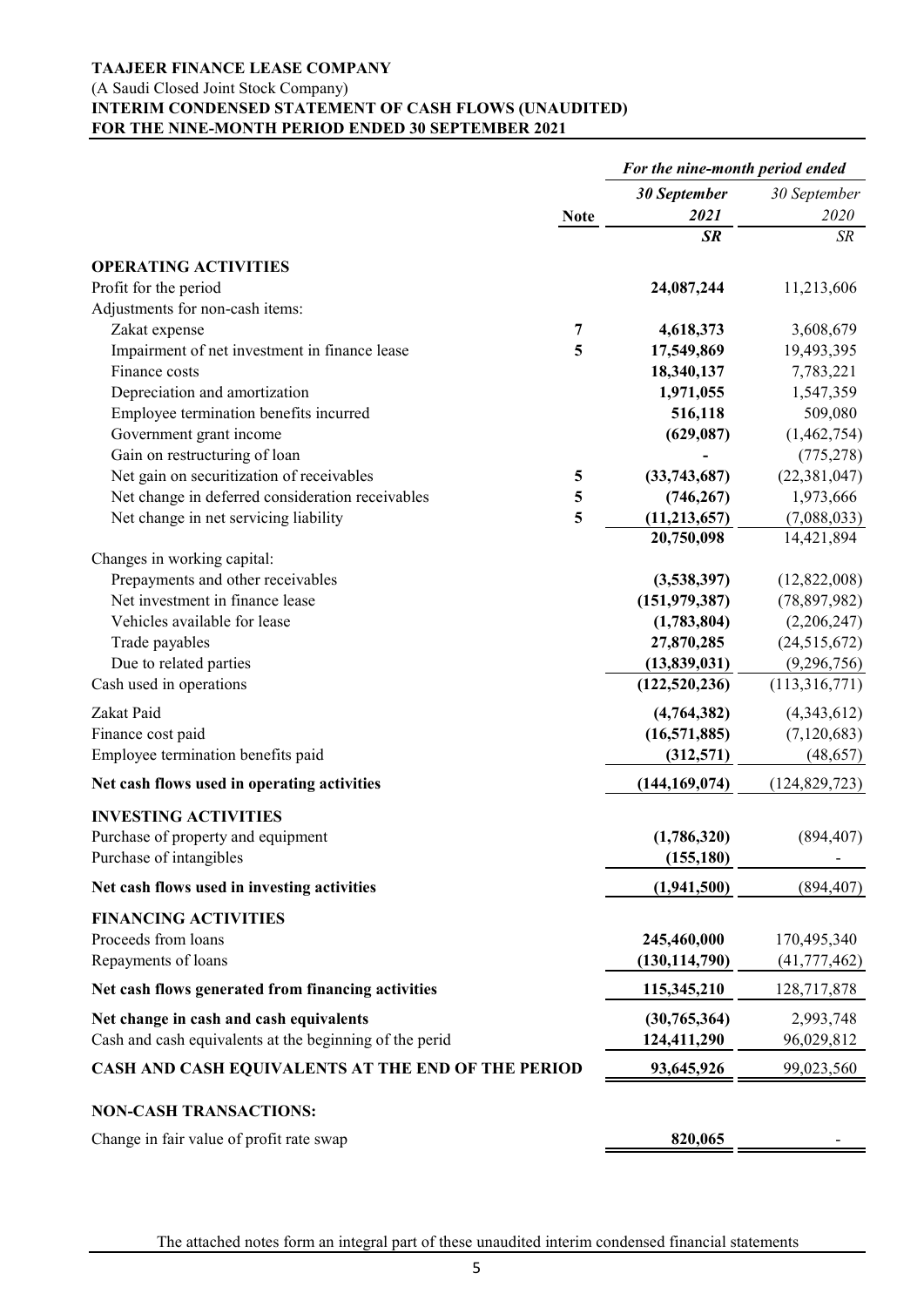# (A Saudi Closed Joint Stock Company) **NOTES TO THE INTERIM CONDENSED FINANCIAL STATEMENTS (UNAUDITED) FOR THE NINE-MONTH PERIOD ENDED 30 SEPTEMBER 2021**

## **1 ORGANISATION AND ACTIVITIES**

Taajeer Finance Lease Company (the "Company") is a Saudi Closed Joint Stock Company, registered in the Kingdom of Saudi Arabia under Commercial Registration number 4030289565 issued on 17 Sha'ban 1437H (corresponding to 24 May 2016).

The Company's head office is based in Jeddah. The principal activity of the Company is to engage in the following business activities in the Kingdom of Saudi Arabia:

a) Small and Medium Enterprises (SME) Financing

b) Finance leasing

c) Consumer Finance Murabaha

On 29 Safar 1438H (corresponding to 29 November 2016), the Company received a license from the Saudi Central Bank (SAMA) to undertake both finance leasing and small and medium enterprises (SME) financing in the Kingdom of Saudi Arabia under license number 46/AU/201611.

On 13 Jumada I 1441H (corresponding to 8 January 2020), the Company obtained the approval from SAMA to add consumer financing murabaha as a new product for individuals.

The Company is a subsidiary of Al Ahdaf Al Mumaizah Company Limited (the "Parent Company"). The ultimate parent of the Company is Taajeer Group ("Ultimate Parent"). Saudi shareholders own the Company, the Parent and the Ultimate Parent of the Company.

As at 30 September 2021, the Company operates through 6 branches (31 December 2020: 6 branches). The accompanying Interim condensed financial statements include the assets, liabilities and results of the Company and these branches as listed below:

| <b>CR</b> number | Location    |
|------------------|-------------|
| 1010468134       | Riyadh      |
| 4030293321       | Jeddah      |
| 2252067592       | Al Mubarraz |
| 2050111740       | Dammam      |
| 4031098948       | Mecca       |
| 5850070587       | Abha        |

# **2 BASIS OF PREPARATION**

The interim condensed financial statements of the Company for the nine-month period ended 30 September 2021 have been prepared in accordance with International Accounting Standard 34 "Interim Financial Reporting" (IAS 34) as endorsed in the Kingdom of Saudi Arabia.

The interim condensed financial statements have been prepared on a historical cost convention using the accrual basis of accounting, except for financial instruments measured at fair value and as indicated otherwise. The interim condensed financial statements are presented in Saudi Riyals which is also the functional currency of the Company and all values are rounded to the nearest Riyal (SR), except when otherwise indicated.

These interim condensed financial statements do not include all the information required for the annual financial statements.

The interim condensed financial statements may not be considered indicative of the expected results for the full year.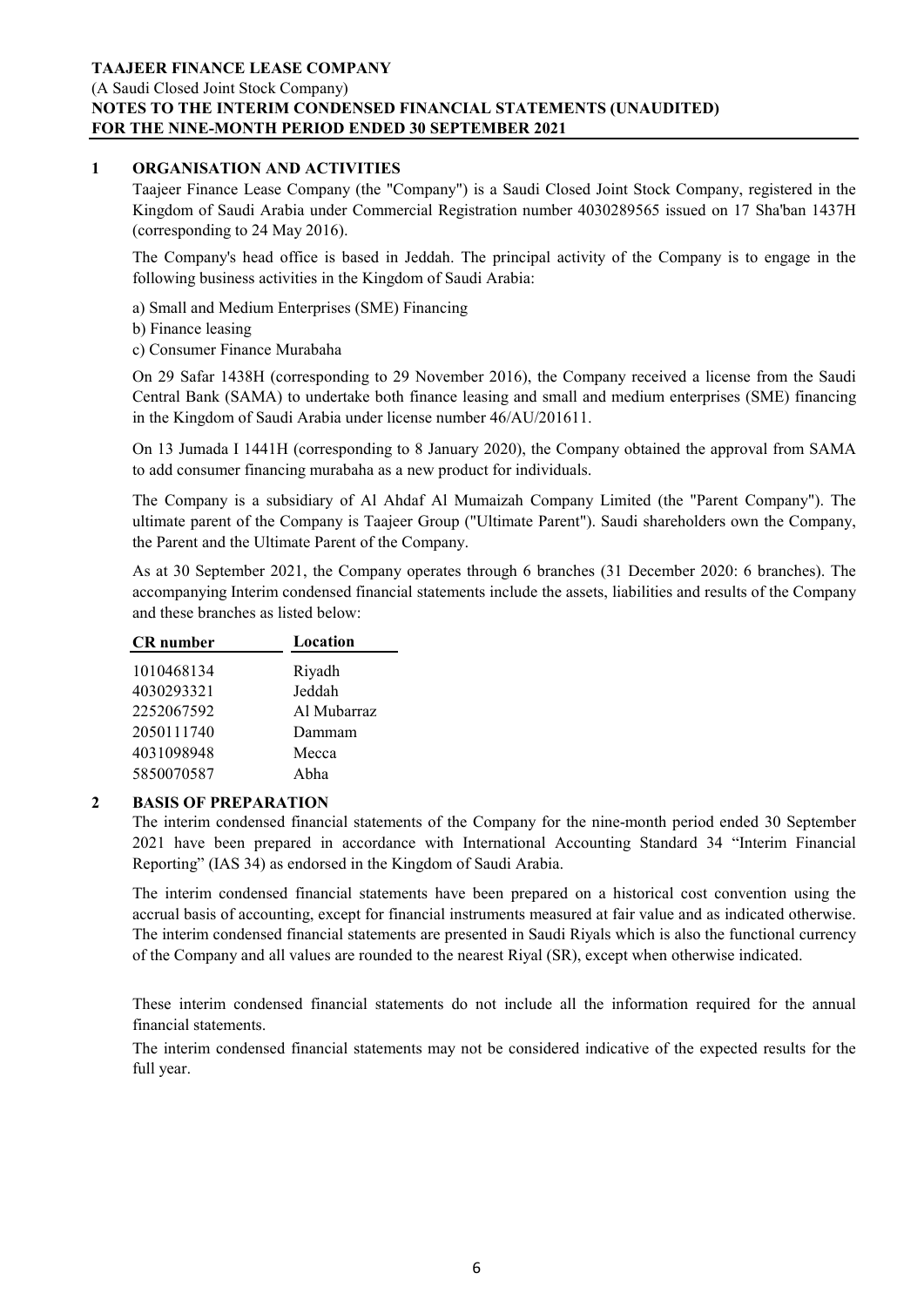(A Saudi Closed Joint Stock Company)

# **NOTES TO THE INTERIM CONDENSED FINANCIAL STATEMENTS (UNAUDITED) (continued) FOR THE NINE-MONTH PERIOD ENDED 30 SEPTEMBER 2021**

# **3 SIGNIFICANT ACCOUNTING JUDGEMENTS, ESTIMATES AND ASSUMPTIONS**

The preparation of the Company's interim condensed financial statements requires management to make judgements, estimates and assumptions that affect the reported amounts of revenues, expenses, assets and liabilities, and the accompanying disclosures, and the disclosure of contingent liabilities. Uncertainty about these assumptions and estimates could result in outcomes that require a material adjustment to the carrying amount of assets or liabilities affected in future periods.

The outbreak of novel coronavirus ("COVID -19") since early 2020, its spread across mainland China and then globally caused disruptions to businesses and economic activity globally including the Kingdom of Saudi Arabia and the declaration of this pandemic by the World Health Organization necessitated the Company's management to revisit its significant judgments in applying the Company's accounting policies and the methods of computation and the key sources of estimation applied to the annual financial statements for the year ended December 31, 2020. The Company's management, during the year ended December 31, 2020, carried out an impact assessment on the overall Company's operations and business aspects including factors like supply chain, travel restrictions, oil prices, product demand, etc. and made certain changes to the expected credit loss model which has been updated during 2020. However, in view of the current uncertainty, given that the local as well as international health and government authorities continue to advise caution and future lockdowns have not been ruled out in entirety, it is challenging now to predict the full extent and duration of its business and economic impact. Therefore, any future change in the assumptions and estimates could result in outcomes that could require a material adjustment to the carrying amount of the asset or liability affected in the future periods. As the situation is rapidly evolving with future uncert ainties, management will continue to assess the impact based on prospective developments.

In preparing these interim condensed financial statements, the significant judgments made by management in applying the Company's accounting policies and the key sources of estimation uncertainty including the risk management policies were the same as those that were applied to the annual financial statements as of and for the year ended 31 December 2020.

# **4 SIGNIFICANT ACCOUNTING POLICIES**

The accounting policies and methods of computation adopted in the preparation of the interim condensed financial statements for the period ended 30 September 2021 are consistent with those followed in the preparation of the Company's financial statements for the year ended 31 December 2020, except for the following changes.

# **Adoption of new standards, interpretations, amendments and revisions to existing standards**

- **-** Amendments to IAS 1 Classification of Liabilities as Current or Non-current.
- **-** Amendments to IFRS 16 Leases for COVID-19 rent related concessions.
- **-** Amendments to IFRS 3 Reference to Conceptual Framework.
- **-** Amendments to IAS 16 Property, Plant and Equipment: Proceeds before Intended Use.
- **-** Amendments to IAS 37 Onerous contracts: Cost of Fulfilling a contract.
- **-** Amendments to IFRS 9, IAS 39, IFRS 7, IFRS 4 and IFRS 16 - Interest Rate Benchmark Reform – Phase 2.

The adoption of these amendments did not have an impact on the Company's interim condensed financial statements.

During 2020, Saudi Central Bank (SAMA) issued rules governing credit risk exposure classification and provisioning. These rules set out the minimum requirements on credit risk exposure classification and provisioning. These rules shall be applicable to all finance companies licensed pursuant to finance companies control law with effect from January 1, 2022. The management is in the process of assessing the potential financial impact of these rules on the financial statements of the Company in future periods.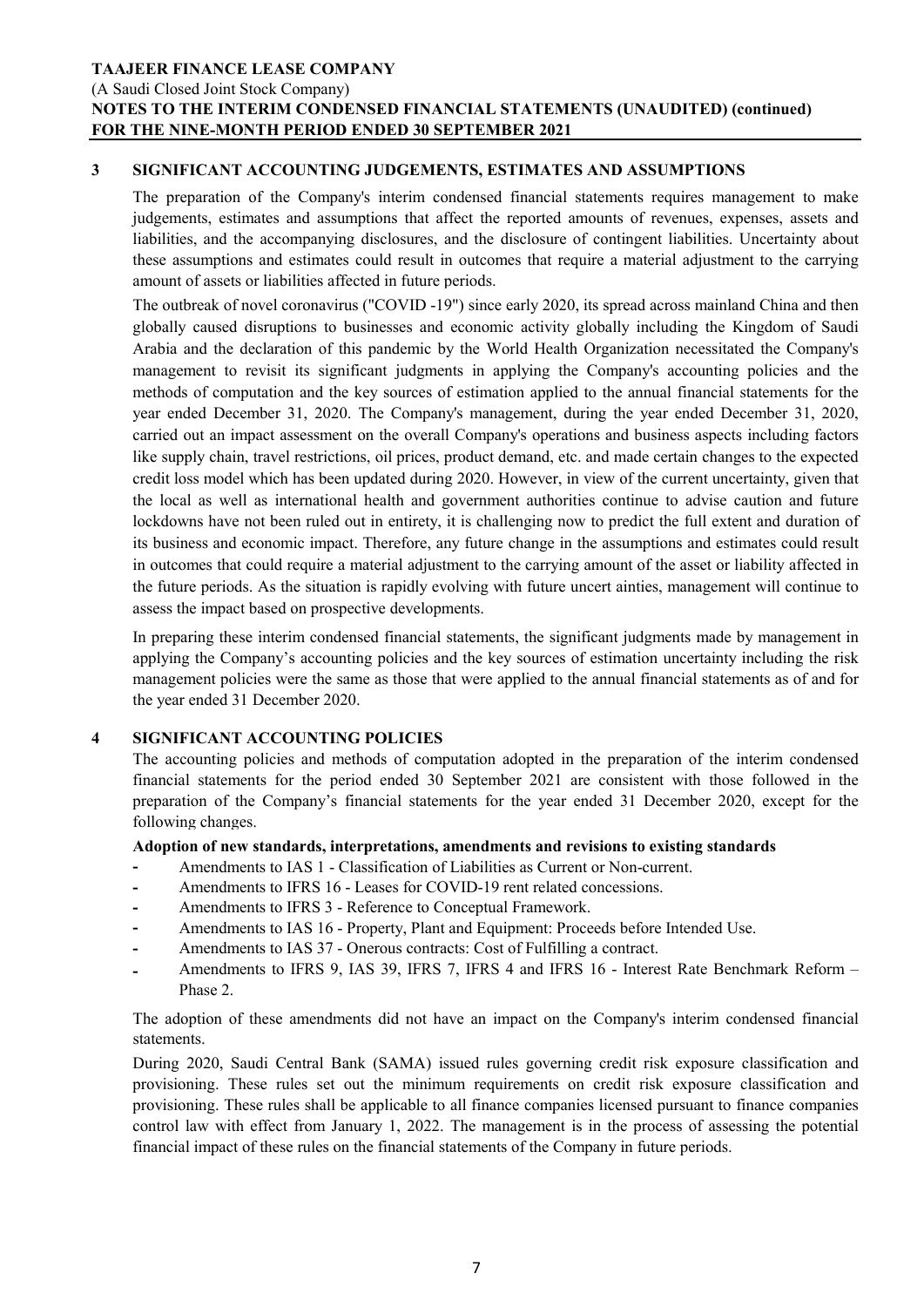(A Saudi Closed Joint Stock Company)

# **NOTES TO THE INTERIM CONDENSED FINANCIAL STATEMENTS (UNAUDITED) (continued) FOR THE NINE-MONTH PERIOD ENDED 30 SEPTEMBER 2021**

# **5 NET INVESTMENT IN FINANCE LEASE**

|     |                                                  | 30 September        | 31 December     |
|-----|--------------------------------------------------|---------------------|-----------------|
|     |                                                  | 2021                | 2020            |
|     |                                                  | <b>SR</b>           | <b>SR</b>       |
|     | Gross investment in finance lease                | 1,044,238,548       | 812,086,492     |
|     | Less: unearned finance income                    | (270, 942, 298)     | (223, 354, 633) |
|     |                                                  | 773,296,250         | 588,731,859     |
|     | Less: allowance for expected credit losses       | (52, 931, 494)      | (36,851,929)    |
|     | Net investment in finance lease                  | 720,364,756         | 551,879,930     |
| 5.1 | Movement in allowance for expected credit losses |                     |                 |
|     |                                                  | For the nine-       |                 |
|     |                                                  | month period        | For the year    |
|     |                                                  | ended 30            | ended 31        |
|     |                                                  | September 2021      | December 2020   |
|     |                                                  | <b>SR</b>           | <b>SR</b>       |
|     | At the beginning of the period / year            | 36,851,929          | 29,250,362      |
|     | Write offs                                       |                     | (9, 543, 287)   |
|     | Allowance related to derecognized receivables    | (1,470,304)         | (2,162,626)     |
|     | Provided during the period / year                | 17,549,869          | 19,307,480      |
|     |                                                  | 52,931,494          | 36,851,929      |
| 5.2 | Ageing of gross finance lease receivables        |                     |                 |
|     |                                                  | <b>30 September</b> | 31 December     |
|     |                                                  | 2021                | 2020            |
|     |                                                  | <b>SR</b>           | <b>SR</b>       |
|     | Not due                                          | 995,234,444         | 789,899,386     |
|     | 1 - 3 months over due                            | 15,425,915          | 11,122,996      |
|     | 4 - 6 months over due                            | 11,223,195          | 4,877,425       |
|     | 7 - 12 months over due                           | 10,625,718          | 6,072,763       |
|     | Over 12 months over due                          | 11,729,276          | 113,922         |
|     |                                                  | 1,044,238,548       | 812,086,492     |

### **5.3 Portfolio analysis**

The Company finances the sale of assets to its customers through Ijarah and Murabaha. Under Ijarah, the legal ownership of the financed asset is retained by the Company while under Murabaha legal ownership is transferred to the customer. The net investment portfolio of the Company as of 30 September 2021 and 31 December 2020 is as follows:

|                    |                                   | 30 September 2021                               |                                                 |                           |  |
|--------------------|-----------------------------------|-------------------------------------------------|-------------------------------------------------|---------------------------|--|
|                    | <b>Gross</b><br><i>investment</i> | <b><i><u>Unearned</u></i></b><br>finance income | <b>Allowance for</b><br>expected credit<br>loss | Net investment            |  |
|                    | <b>SR</b>                         | SR                                              | <b>SR</b>                                       | <b>SR</b>                 |  |
| Ijarah<br>Murabaha | 1,019,156,603<br>25,081,945       | (267, 167, 761)<br>(3,774,537)                  | (47, 283, 240)<br>(5,648,254)                   | 704,705,602<br>15,659,154 |  |
|                    | 1,044,238,548                     | (270, 942, 298)                                 | (52, 931, 494)                                  | 720,364,756               |  |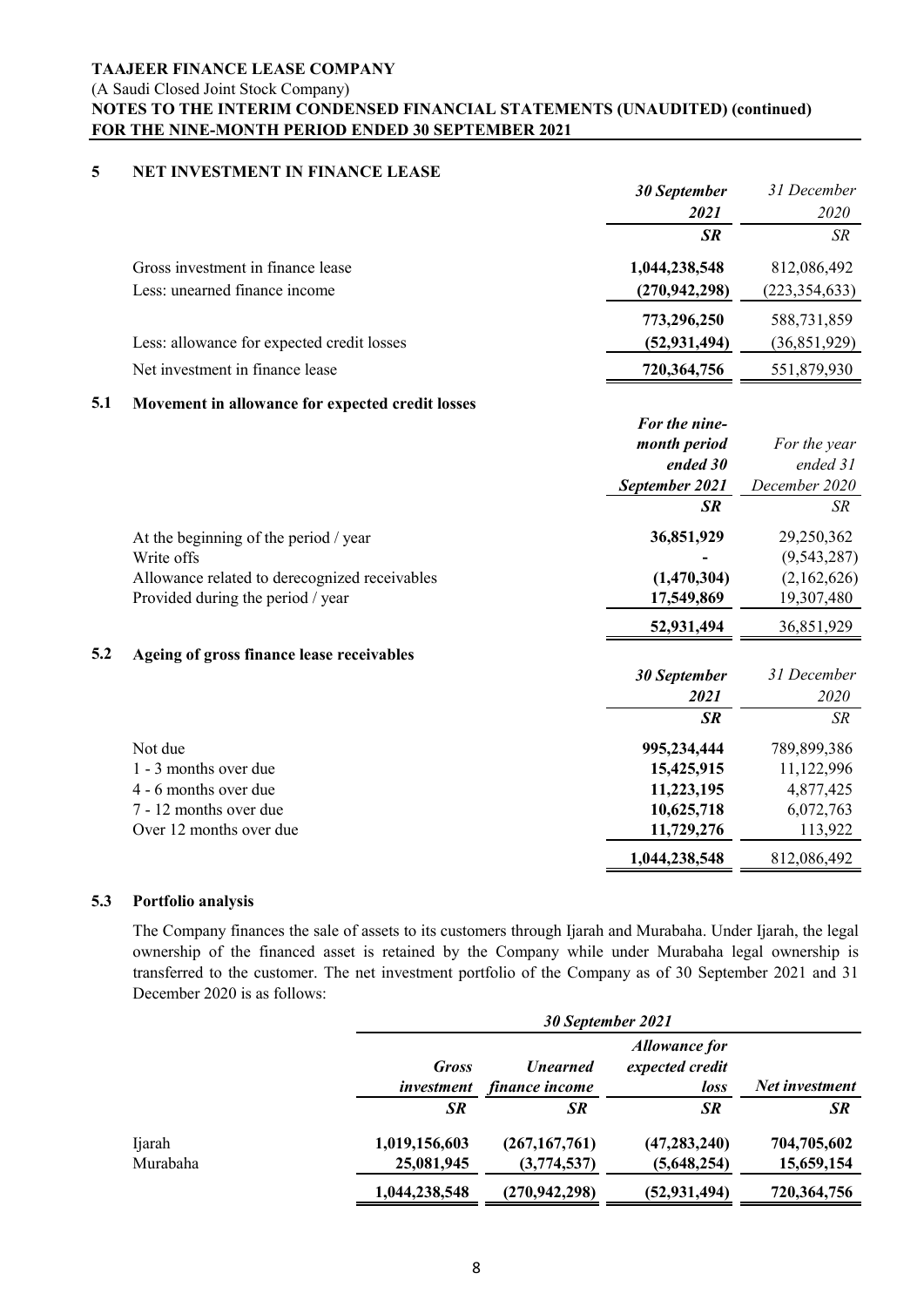(A Saudi Closed Joint Stock Company)

# **NOTES TO THE INTERIM CONDENSED FINANCIAL STATEMENTS (UNAUDITED) (continued) FOR THE NINE-MONTH PERIOD ENDED 30 SEPTEMBER 2021**

#### **5 NET INVESTMENT IN FINANCE LEASE (continued)**

#### **5.3 Portfolio analysis (continued)**

|                    |                           | 31 December 2020                  |                                          |                           |  |
|--------------------|---------------------------|-----------------------------------|------------------------------------------|---------------------------|--|
|                    | Gross<br>investment       | <i>Unearned</i><br>finance income | Allowance for<br>expected credit<br>loss | Net investment            |  |
|                    | SR                        | SR                                | <b>SR</b>                                | SR                        |  |
| Ijarah<br>Murabaha | 790,850,088<br>21,236,404 | (220, 391, 383)<br>(2,963,250)    | (36,376,923)<br>(475,006)                | 534,081,782<br>17,798,148 |  |
|                    | 812,086,492               | (223, 354, 633)                   | (36, 851, 929)                           | 551,879,930               |  |

#### **5.4 Maturity analysis of net investment in finance lease is as follows:**

|                                                                    |                                | 30 September 2021              |                             |                                  |
|--------------------------------------------------------------------|--------------------------------|--------------------------------|-----------------------------|----------------------------------|
|                                                                    |                                |                                |                             |                                  |
|                                                                    | Within 1 year                  | 1 to 3 years                   | Over 3 year                 | <b>Total</b>                     |
|                                                                    | <b>SR</b>                      | SR                             | SR                          | <b>SR</b>                        |
| Gross investment in finance lease<br>Less: unearned finance income | 395,033,639<br>(104, 629, 430) | 331,621,925<br>(116, 507, 345) | 317,582,984<br>(49,805,523) | 1,044,238,548<br>(270, 942, 298) |
|                                                                    |                                |                                |                             |                                  |
| Net investment in finance lease                                    | 290,404,209                    | 215,114,580                    | 267,777,461                 | 773,296,250                      |
|                                                                    |                                | 31 December 2020               |                             |                                  |
|                                                                    |                                | Non-current                    |                             |                                  |
|                                                                    | Within 1 year                  | 1 to 3 years                   | Over 3 year                 | Total                            |
|                                                                    | SR                             | SR                             | SR                          | SR                               |
| Gross investment in finance lease                                  | 287,326,903                    | 305,286,042                    | 219,473,547                 | 812,086,492                      |
| Less: unearned finance income                                      | (88,981,980)                   | (98, 431, 218)                 | (35, 941, 435)              | (223, 354, 633)                  |
| Net investment in finance lease                                    | 198,344,923                    | 206,854,824                    | 183,532,112                 | 588,731,859                      |

# **5.5 Securitized receivables**

The Company has entered into purchase and service agreements (the 'Agreements') with local banks in respect of securitization of certain finance leases (the 'receivables').

Under the terms of the purchase and service agreements, the Company first sells the eligible receivables to banks and then manages them on behalf of the banks as an agent for a monthly fee as per the terms of the Agreements.

During the nine-months period ended 30 September 2021, the Company sold SR 140.93 million (30 September 2020: SR 89.9 million) of its net receivables and the total amount received from the banks in respect of such sale was SR 187.76 million (30 September 2020: SR 120.43 million). Upon sale, the Company derecognises the receivables from its books and recognises the difference as either gain or loss on derecognition of receivables.

The following are the significant terms of the Agreement:

a) The agreements are supported by a "cash flow statement" which stipulates the principal amount and the monthly receivables falling due. Under the terms of the agreements, the Company, in the capacity of an agent, settles to the bank a monthly amount based on the cash flow statement. The amount of the next month's repayment is recognized as a liability and included in 'payable under purchase and agency agreement' (see note 6).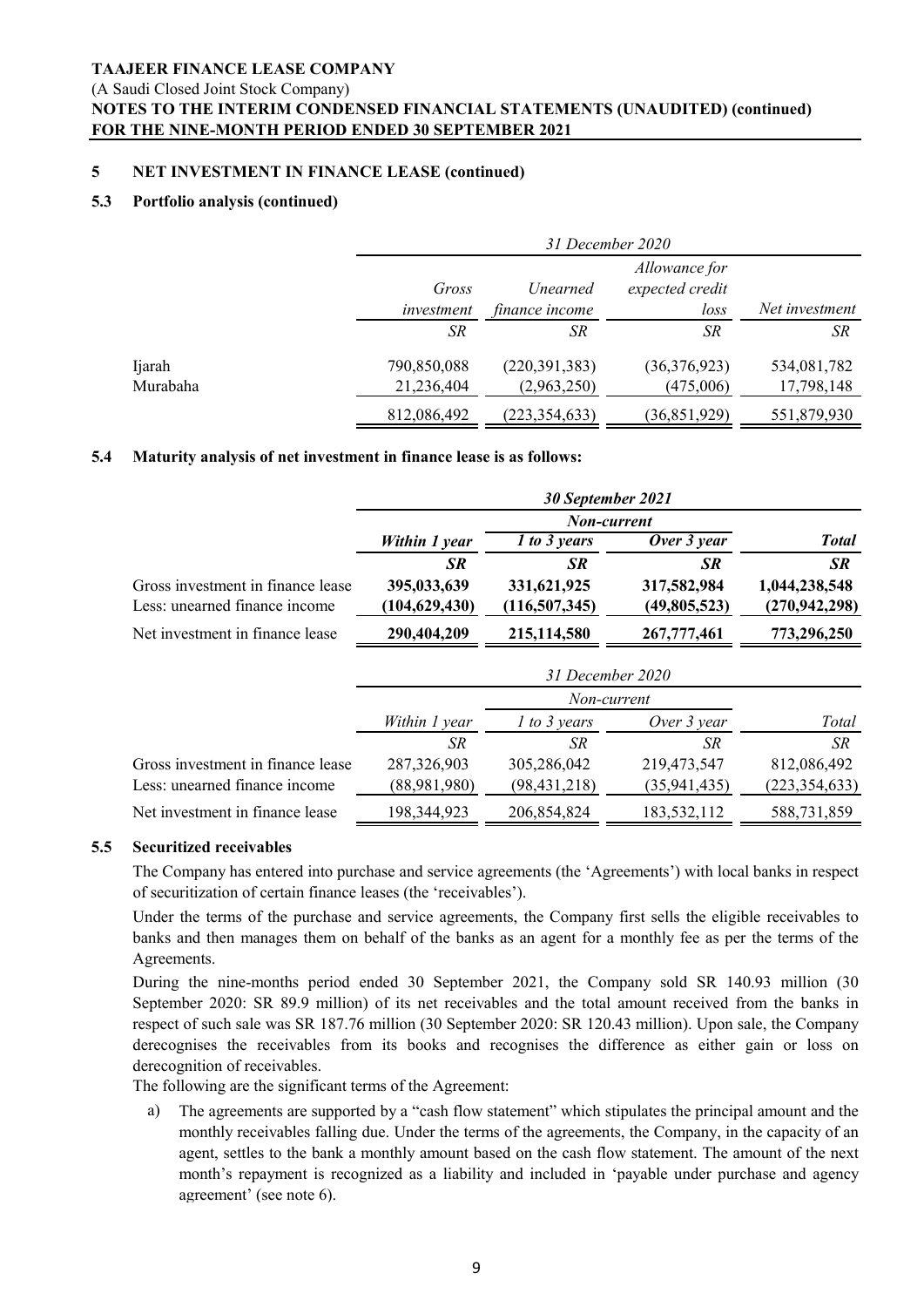(A Saudi Closed Joint Stock Company)

# **NOTES TO THE INTERIM CONDENSED FINANCIAL STATEMENTS (UNAUDITED) (continued) FOR THE NINE-MONTH PERIOD ENDED 30 SEPTEMBER 2021**

#### **5 NET INVESTMENT IN FINANCE LEASE (continued)**

#### **5.5 Securitized receivables (continued)**

b) A reserve is maintained, which is to be distributed at the end of the term of the agreement after deducting the actual defaults and discounts due to premature terminations. The balance in the reserve account after deducting the actual defaults and discounts shall be retained by the Company as deferred consideration on sale of receivables. Any shortfall in the reserve account is to be borne by the Bank.

During the nine-months period ended 30 September 2021, the Company recognized a net gain amounting to SR 33.74 million (30 September 2020: SR 22.38 million) on derecognition of receivables sold to the banks under the Agreement.

The present value of deferred consideration receivable is calculated by deducting the present value of expected defaults and discounts to be incurred over the life of the agreement from the present value of reserve amount to be received per the cash flow statement. This represents the net deferred consideration receivable by the Company under the Agreements calculated as follows:

|                                                    | <b>30 September</b> | 31 December |
|----------------------------------------------------|---------------------|-------------|
|                                                    | 2021                | 2020        |
|                                                    | <b>SR</b>           | <b>SR</b>   |
| Present value of deferred consideration receivable | 55, 141, 474        | 39,591,683  |
| Less: allowance for expected defaults              | (12, 158, 716)      | (9,221,991) |
| Net deferred consideration receivable              | 42,982,758          | 30,369,692  |

The Company's net servicing assets and related liabilities are calculated separately for each agreement by calculating the present value of servicing assets, as per the terms of the agreement and by estimating the present value of servicing liability and related provisions. The net amount is classified as a net servicing asset or a net servicing liability on the statement of financial position. This has been presented as follows:

|                                            | <b>30 September</b><br>2021 | 31 December<br><i>2020</i> |
|--------------------------------------------|-----------------------------|----------------------------|
|                                            | <b>SR</b>                   | SR                         |
| Present value of servicing asset           | 18,542,275                  | 14,789,769                 |
| Less: Present value of servicing liability | (38, 186, 054)              | (33, 468, 785)             |
| Net servicing liability                    | (19,643,779)                | (18,679,016)               |

The present value of net deferred consideration receivable and the present value of net servicing liability is calculated by using a discount rate ranging from 4.95% to 7.58% (2020: 4.84% to 7.58%).

### **6 TRADE PAYABLES**

|                                                      | <b>30 September</b><br>2021 | 31 December<br>2020 |
|------------------------------------------------------|-----------------------------|---------------------|
|                                                      | <b>SR</b>                   | <b>SR</b>           |
| Payables to suppliers of vehicles                    | 68,515,869                  | 66,336,484          |
| Payable under purchase and agency agreement (Note 5) | 67,209,437                  | 48,294,455          |
| Accrued expenses                                     | 7,189,200                   | 8,497,045           |
| Advance from customers                               | 7,876,991                   | 4,832,335           |
| Other payables                                       | 13,309,909                  | 6,502,550           |
|                                                      | 164,101,406                 | 134,462,869         |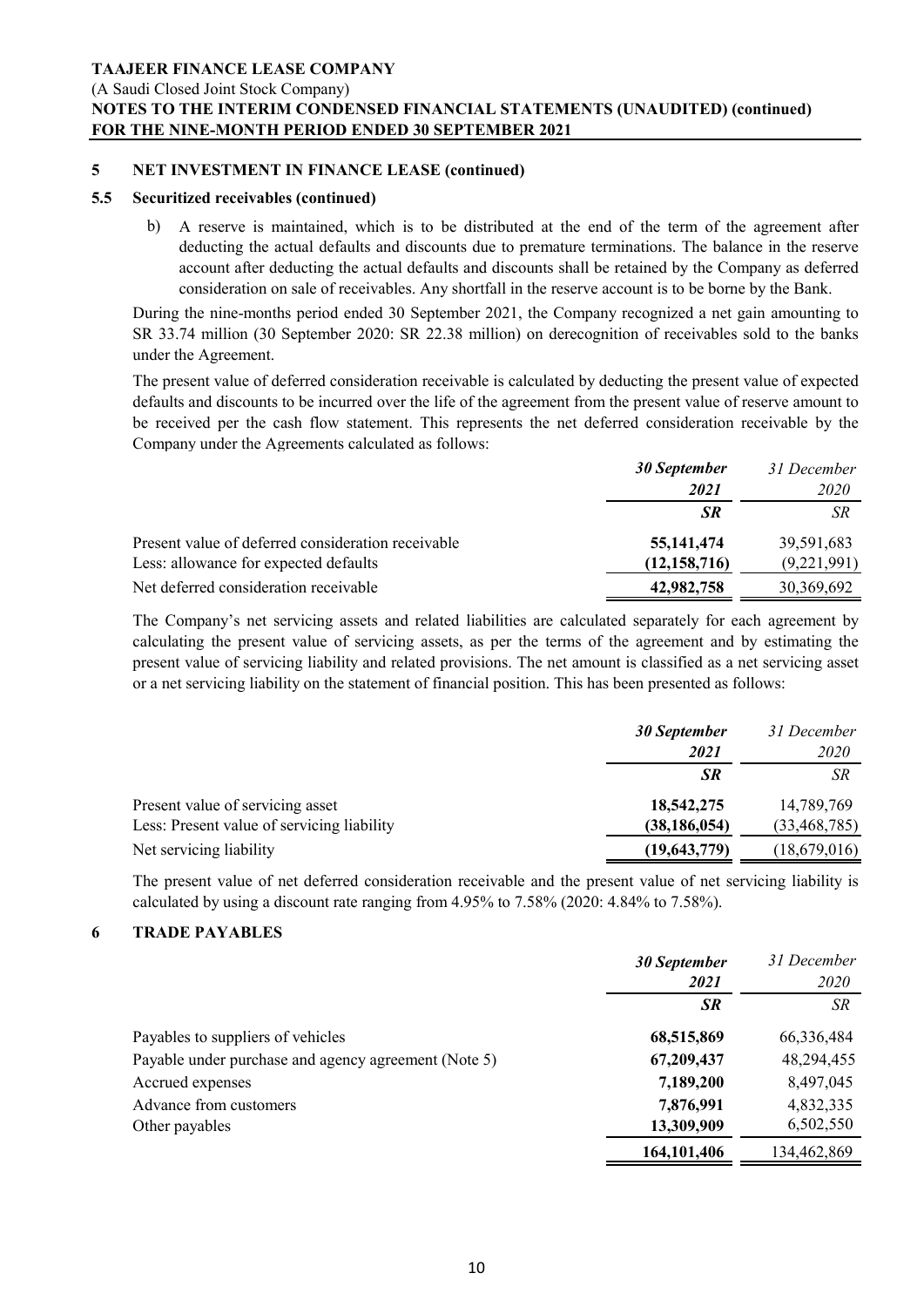(A Saudi Closed Joint Stock Company)

# **NOTES TO THE INTERIM CONDENSED FINANCIAL STATEMENTS (UNAUDITED) (continued) FOR THE NINE-MONTH PERIOD ENDED 30 SEPTEMBER 2021**

#### **7 ZAKAT PAYABLE**

### **Basis for Zakat:**

The Company is subject to the Regulations of the Zakat, Tax and Customs Authority (ZATCA) in the Kingdom of Saudi Arabia.

Zakat charged to the statement of comprehensive income:

|                       | For the nine-month period ended |              |
|-----------------------|---------------------------------|--------------|
|                       | <b>30 September</b>             | 30 September |
|                       | 2021                            | <i>2020</i>  |
|                       | <b>SR</b>                       | SR           |
| Current zakat charges | 4,618,373                       | 3,608,679    |
|                       | 4,618,373                       | 3,608,679    |

The movement in the zakat payable is as follows:

|                                       | For the nine-    |              |
|---------------------------------------|------------------|--------------|
|                                       | month period     | For the year |
|                                       | ended 30         | ended 31     |
|                                       | <b>September</b> | December     |
|                                       | 2021             | <i>2020</i>  |
|                                       | <b>SR</b>        | <b>SR</b>    |
| At the beginning of the period / year | 4,652,343        | 4,212,709    |
| Charge for the period / year          | 4,618,373        | 4,783,246    |
| Payments                              | (4,764,382)      | (4,343,612)  |
|                                       | 4,506,334        | 4,652,343    |

### **Status of certificates and assessments:**

In accordance with the final zakat settlement agreement with the Zakat, Tax and Customs Authority (ZATCA), Taajeer Finance has settled the zakat liability agreed and finalized the years up to 2018. The zakat return for the years 2019 and 2020 is still under review by ZATCA.

### **8 LOANS**

The long-term loans comprise the following:

|                                                            | <b>30 September</b> | 31 December |
|------------------------------------------------------------|---------------------|-------------|
|                                                            | 2021                | <i>2020</i> |
|                                                            | <b>SR</b>           | <b>SR</b>   |
| Commercial loans (see note (a) below)                      | 365,803,875         | 276,073,508 |
| Governmental loans (see note (b) below)                    | 56,271,606          | 47,745,851  |
| Loan from other financial institution (see note (c) below) | 36,000,000          |             |
|                                                            | 458,075,481         | 323,819,359 |

### **a) Commercial loans**

Commercial loans were obtained from local financial institutions to finance working capital requirements. These loans carry commercial profit rate. The loans are guaranteed with corporate guarantees and assignment of net investments in finance lease.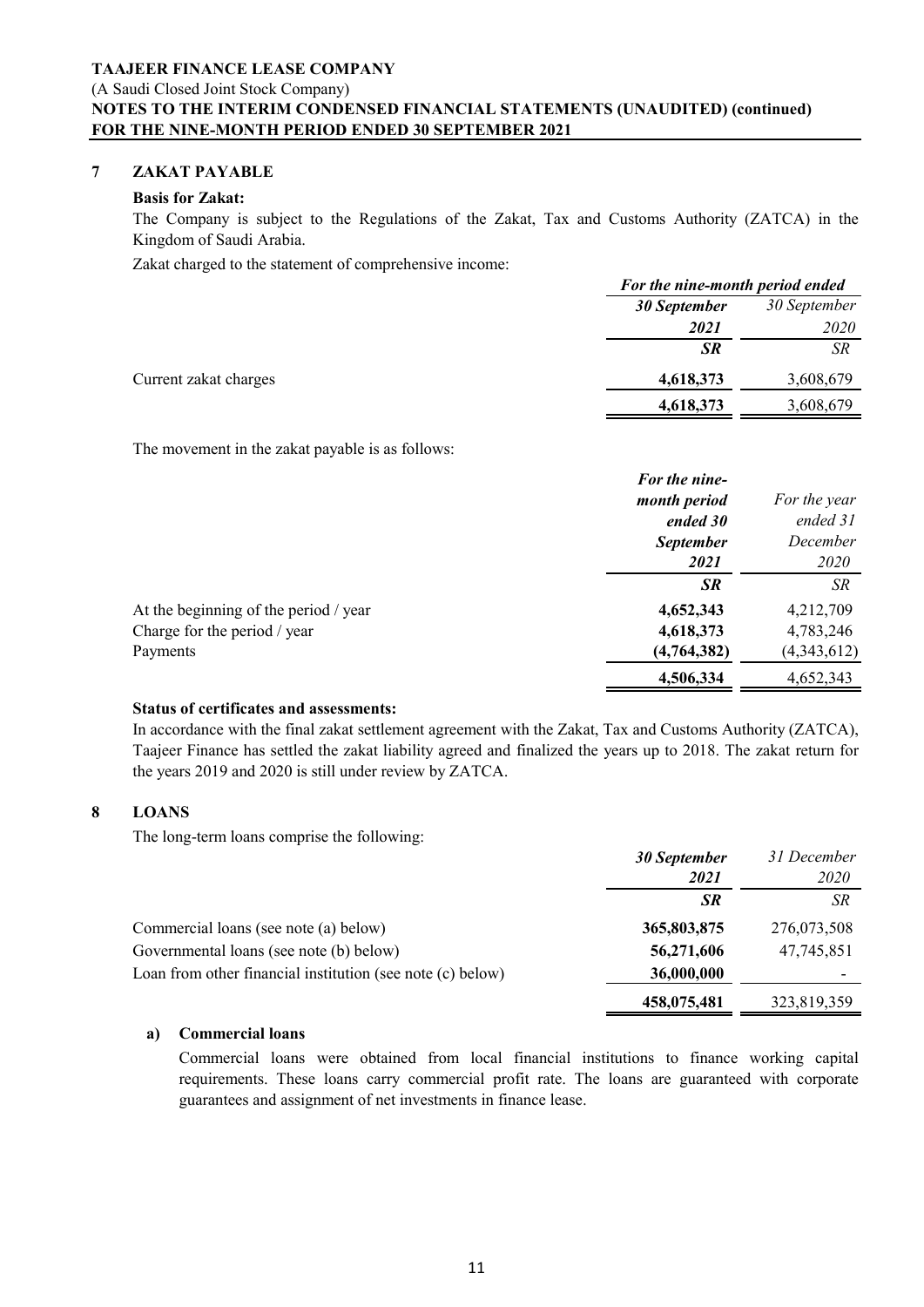#### **8 LOANS (continued)**

#### **b) Governmental loan**

The Company has obtained loans at below-market rate of interest from governmental bodies under a scheme to support small and medium sized entities. The Company recognized the loan initially at its fair value using a discount factor of 3.25% - 5.14% and recognized an unearned government grant being the difference between the amount received and the fair value of the loan. The Company earns the government grant on its utilization of funds obtained from the governmental bodies to finance small and medium sized entities on a pro-rata basis.

#### **c) Loan from other financial institution**

The Company has obtained loan from other financial institution to finance working capital requirements. The loan is guaranteed with corporate guarantees and assignment of net investments in finance lease.

#### **Profit Rate Swaps**

The Company has entered into a profit rate swap contract (the "Contract") with a local bank to manage exposure to profit rate fluctuations for a nominal amount that effectively approximates the amount of long-term loan**.**

The Company has accounted for the contract as an effective cash flow hedge. Accordingly, the Company recorded the decrease in the fair value of the contract through other comprehensive income, and the corresponding liability was recorded in the statement of financial position.

#### **9 OTHER OPERATING INCOME**

|                                  | For the nine-month period ended |              |
|----------------------------------|---------------------------------|--------------|
|                                  | 30 September                    | 30 September |
|                                  | 2021                            | <i>2020</i>  |
|                                  | SR                              | SR           |
| Administrative fee income        | 4,201,509                       | 4,454,863    |
| Insurance reimbursed/(paid), net | 88,126                          | 3,967,173    |
| Rebate on purchase of vehicles   | 15, 123, 573                    | 4,684,957    |
| Gain on restructuring of loan    |                                 | 775,278      |
| Other                            | 1,757,707                       | 552,531      |
|                                  | 21,170,915                      | 14,434,802   |

#### **10 RELATED PARTY DISCLOSURES**

The following table provides the total amount of material transactions that have been entered into with related parties:

|                      |                                       | For the nine-month period ended |              |
|----------------------|---------------------------------------|---------------------------------|--------------|
|                      |                                       | 30 September                    | 30 September |
| <b>Related party</b> | <b>Nature of transaction</b>          | 2021                            | <i>2020</i>  |
|                      |                                       | <b>SR</b>                       | <b>SR</b>    |
| Ultimate parent      | Purchase of Vehicles                  |                                 | 11,210,104   |
| Sister companies     | Purchase of Vehicles                  | 141,915,854                     | 90,879,450   |
|                      | Vehicle maintenance                   | 289,268                         | 416,943      |
|                      | Debt collection Services              | 1,678,575                       |              |
| Other                | Loan from a related party             | 36,000,000                      |              |
|                      | Interest on Loan from a related party | 1,875,000                       |              |